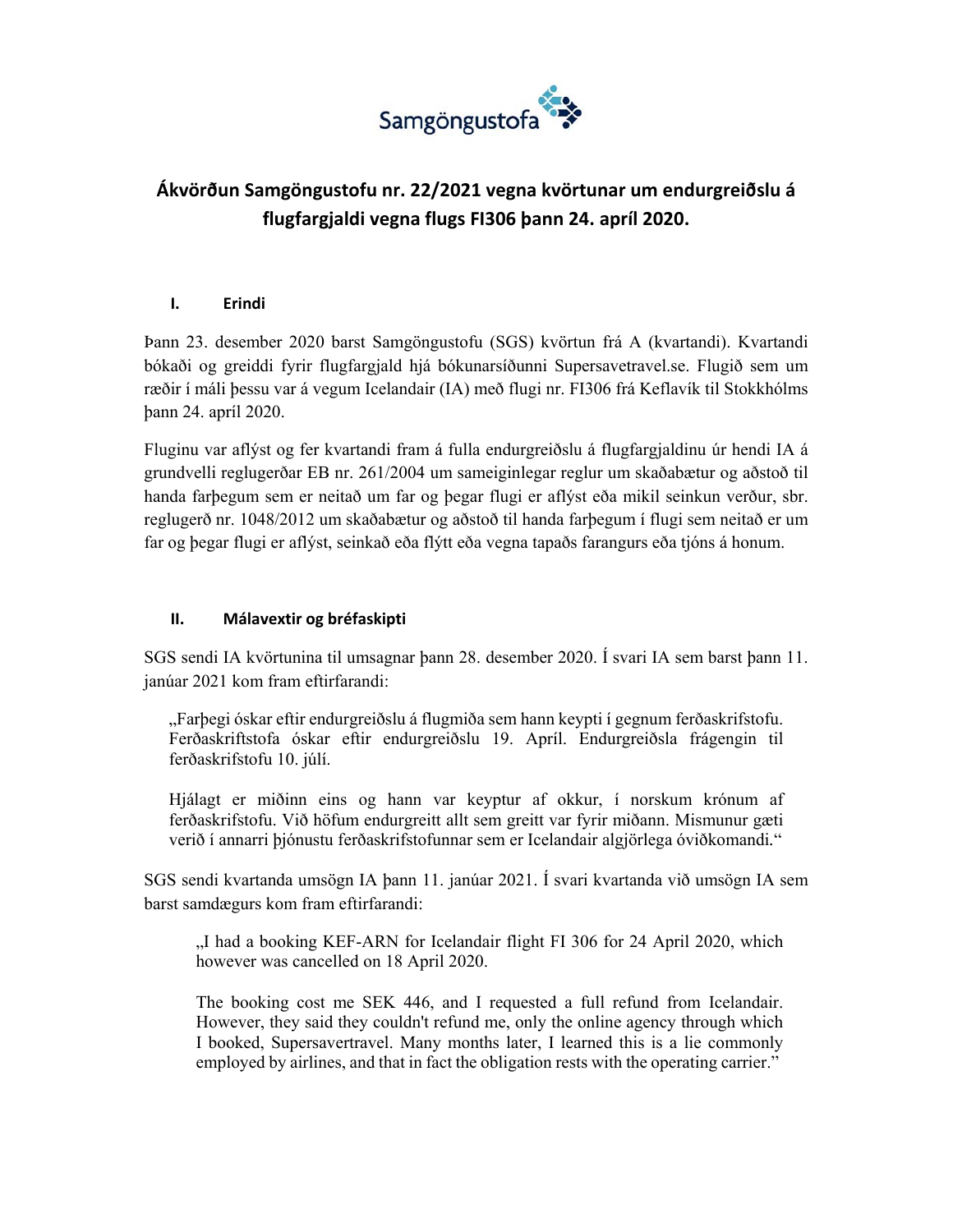I received a refund of SEK 110.77 from Supersavertravel; I'm therefore requesting that Icelandair repay me the remaining SEK 335.23. Again, the only reason I went through Supersavertravel is because of the fraudulent statement by Icelandair.

 The credit card number is NOT mine, but that of the travel agency. As I said, the airline lied to me and said they can't refund me directly, only the travel agency, even though I now know the airline is obliged to refund me. That's why I request a reimbursement of SEK 335.23.

 The national enforcement body of Sweden (ARN) has issued a precedent in the matter https://arn.se/globalassets/extern/pdfer/referat-2020/referat-2020- 06575.pdf, and there's a British consumer newspaper article confirming the same https://www.which.co.uk/news/2020/05/airlines-pass-the-buck-to-travel-agents-to avoid-paying-refunds/

 And Article 8 of the regulation states, without exception, that the passenger is to be offered a refund or re-routing, not the agency. As the obligation lies with the airline, combined with the other evidence, it's obvious the airline needs to refund me if I ask for it."

#### **III. Forsendur og niðurstaða Samgöngustofu**

Neytendur flugþjónustu eða aðrir sem hagsmuna hafa að gæta sem telja að flugrekandi, flytjandi, ferðaskrifstofa eða umboðsmaður framangreindra aðila hafi brotið gegn skyldum sínum samkvæmt lögum um loftferðir nr. 60/1998 eða reglugerðum settum á grundvelli þeirra geta beint kvörtun til SGS, sbr. 1. mgr. 126. gr. c. loftferðarlaga. Stofnunin tekur málið til skoðunar í samræmi við ákvæði laganna og stjórnsýslulaga og sker úr ágreiningi með ákvörðun, sbr. 3. mgr. 126. gr. c og 140. gr. loftferðalaga, ef hann verður ekki jafnaður með öðrum hætti. Sú ákvörðun er bindandi.

Um réttindi flugfarþega er fjallað í reglugerð EB nr. 261/2004 um sameiginlegar reglur um skaðabætur og aðstoð til handa farþegum sem neitað er um far og þegar flugi er aflýst eða mikil seinkun verður, sem var innleidd hér á landi með reglugerð nr. 1048/2012. Samkvæmt 3. gr. reglugerðar nr. 1048/2012 er nú SGS sá aðili sem ber ábyrgð á framkvæmd reglugerðarinnar samanber 16. gr. reglugerðar EB nr. 261/2004.

Álitaefni þessa máls er hvort að kvartandi eigi rétt á fullri endurgreiðslu frá IA á því fargjaldi sem hann greiddi til Supersavetravel.se fyrir flutning í lofti með IA.

Í því samhengi er gagnlegt að líta til lista af algengum spurningum í tengslum við réttindi farþega og svörum við þeim spurningum.<sup>1</sup> Framkvæmdastjórn Evrópusambandsins birti listann í maí 2020 og var hann uppfærður síðast í júlí 2020. Listinn er ekki sjálfstæð réttarheimild en upplýsingar sem hann ber með sér geta gagnast við skýringu ákvæða reglugerðar EB nr.

 <sup>1</sup> https://ec.europa.eu/info/live‐work‐travel‐eu/coronavirus‐response/travel‐during‐coronavirus‐ pandemic/travel-during-pandemic-faq\_en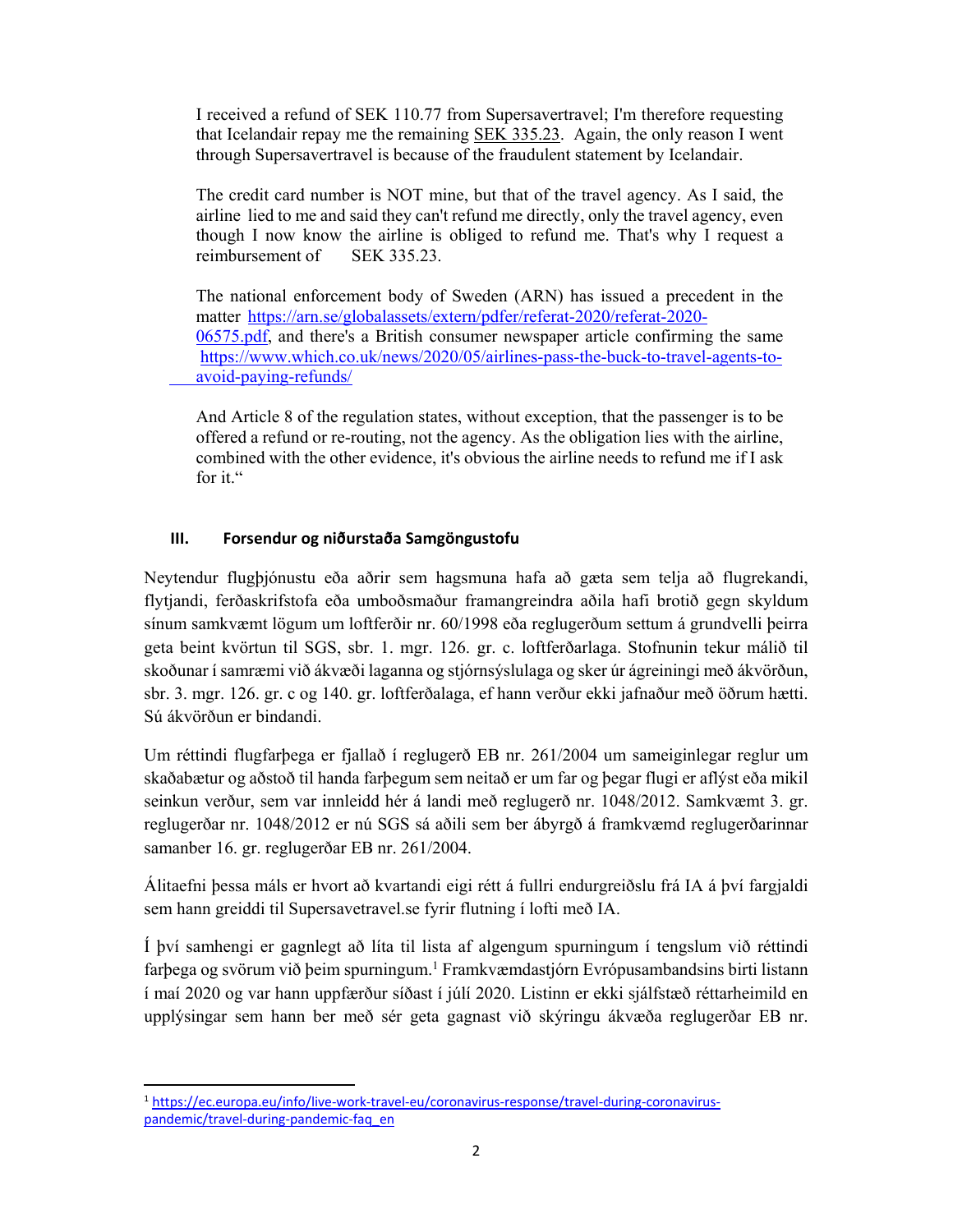261/2004. Hvað þetta mál varðar kemur til skoðunar spurning nr. 9. á listanum sem er svohljóðandi:

"I bought a ticket via an online intermediary. Is it the carrier that has to reimburse or offer me a voucher?

Under the EU passenger rights regulations, it is the operating carrier that has to fulfil its obligations vis-à-vis the passenger. In cases of travelling by air, this is either the air carrier with which the passenger has booked (i.e. with which it has concluded the (contract of carriage) or another carrier that performs the flight on behalf of the carrier with which the passenger has the contract. In the case of air travel, please note that if the flight was booked as part of a cancelled package tour, reimbursement cannot be requested from the operating air carrier, but should be sought from the organiser of the package.

EU passenger rights regulations do not deal with intermediaries or any other entity through which the passenger might have purchased the ticket. Therefore, the question as to how passengers can claim their rights from an intermediary needs to be solved by looking at the terms and conditions of the intermediary and the relevant national law. Given the large variety of these intermediaries, agents, booking platforms, ticket brokers, etc., no general reply can be given. In practical terms, in such situations passengers may find it useful to first claim reimbursement directly from the airline, and address the intermediary only where there is a confirmation that the airline has paid to the latter."

Líkt og má sjá af svari framkvæmdastjórnar Evrópusambandsins við spurningu nr. 9 þá gildir reglugerð EB nr. 261/2004 um sameiginlegar reglur um skaðabætur og aðstoð til handa farþegum sem neitað er um far og þegar flugi er aflýst eða mikil seinkun verður, um annað hvort flugrekendur sem farþegar eru í beinu viðskiptasambandi eða aðra flugrekendur sem framkvæma flug fyrir hönd þess flugrekanda sem farþegi á í beinu viðskiptasambandi við.

Í reglugerð EB nr. 261/2004 er ekki fjallað um milliliði eða aðra aðila sem selja farþegum flugfarmiða. Í svari framkvæmdastjórnar Evrópusambandsins við spurningu nr. 9 kemur fram að ekki er hægt að fullyrða með almennum hætti um hvernig úrlausn slíkra mála kunni að vera..

Í svarinu er jafnframt lagt til að farþegar beini endurgreiðslukröfu vegna flugfargjalds fyrst til viðkomandi flugrekanda sem framkvæmdi það flug sem um ræðir hverju sinni. Í þeim tilvikum þegar flugrekandi sýnir fram á með sannanlegum hætti að hafa endurgreitt flugfargjaldið til viðkomandi milliliðs ber farþegum að beina næst endurgreiðslukröfunni að milliliðnum.

Kvartandi greiddi fyrir flugfargjaldið SEK 446. Samkvæmt gögnum málsins endurgreiddi Supersavetravel.se kvartanda SEK 110.77 og gerir kvartandi kröfu um að IA greiði sér eftirstöðvar að fjárhæð SEK 335.23.

Kvartandi byggir kröfu sína á að IA hafi verið starfandi flugrekandi í umræddu flugi, sbr. 7. inngangsliður EB reglugerðar nr. 261/2004 og því ber IA skylda til endurgreiða kvartanda flugfargjaldið að fullu, sbr. a-lið 1. mgr. 5. gr og a- lið 8. gr. sömu reglugerðar.